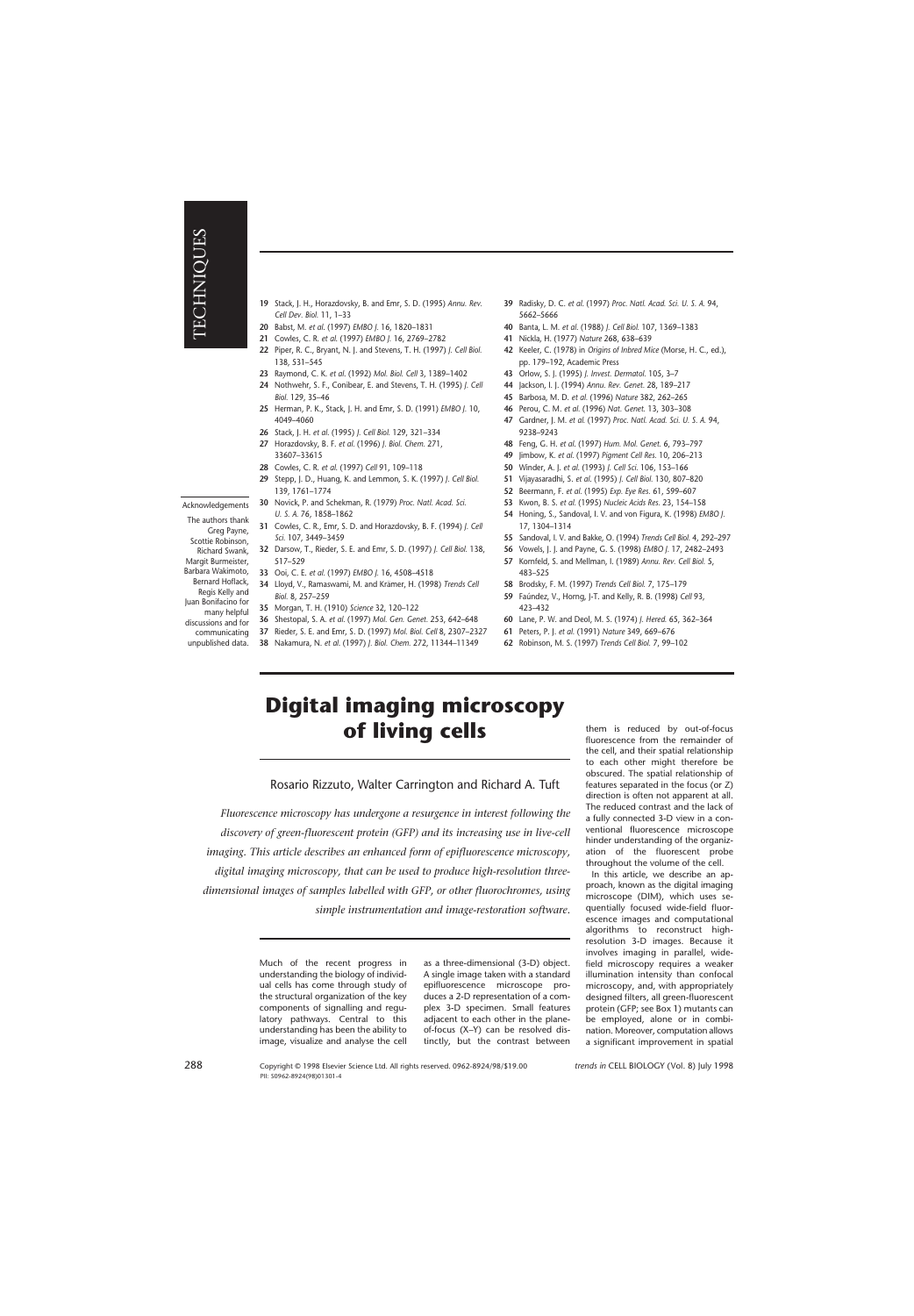### **BOX 1– GREEN FLUORESCENT PROTEIN**

The green-fluorescent protein (GFP) of *Aequorea victoria* has emerged as a unique new tool with exciting applications in cell biology1–3. Its properties make it an ideal fluorescent probe: its fluorescence is not species specific (its simple recombinant expression yields a strong fluorescence signal in cell systems as diverse as bacteria, yeasts, plants and mammalian cells), no cofactor is needed, and the protein is relatively small (238 amino acids), allowing fusion to proteins of interest without interfering significantly with their assembly or function. Following the first report of the recombinant expression of GFP<sup>1</sup>, interest in this protein has grown rapidly; GFP is now a widely employed reporter for a variety of cellular phenomena and it is likely that GFP applications will continue to increase. A number of mutants are now available with increased fluorescent emission4,5 and with their excitation or emission spectra shifted from that of wild-type GFP<sup>6-9</sup> (see figure), which both enhances their efficiency as reporter proteins and allows simultaneous *in vivo* labelling of two or more proteins, compartments or cell lineages of interest<sup>10</sup>. Moreover, fluorescence resonance energy transfer (FRET) between GFP mutants opens the way to novel approaches for dynamically monitoring protein–protein interactions, as well as other physiological events, in living cells. In fact, it has been recently demonstrated that

FRET between two GFP mutants connected via a  $Ca^{2+}$ -sensitive linker is a function of  $[Ca^{2+}]$ , and that this chimera can be employed *in vivo* as a recombinant  $Ca^{2+}$  probe<sup>11,12</sup>. These probes might represent the first examples of novel indicators for key cellular parameters or events (ion concentration, phosphorylation, etc.) and can be expressed easily in virtually every cell type and targeted to the cell region of interest, further expanding the potential applications of GFP in cell biology.



The wavelength-shifted mutants of GFP. The left and right panels show, respectively, the excitation and emission spectra of the Y66H (blue line), Y66W (turquoise line), S65T,A,C (green line) and T203Y (yellow line) mutants.

resolution (to ~100 nm, several times higher than with traditional confocal or epifluorescence microscopy). Here, we describe the use of a single targeted GFP probe as the experimental example. However, this imaging approach can be applied successfully to all the various GFP moieties and chimeras as well as to standard fluorescent probes. Moreover, with a filter wheel alternating the excitation wavelength, simultaneous imaging of

probes based on different GFP mutants can be attained easily.

### **Basic acquisition system and operating principles**

Figure 1 presents a diagram of the essential elements of a DIM. It can usually be built using any of the modern commercial wide-field epifluorescence microscopes, either upright or inverted. In addition to a standard arc lamp illuminator (generally Hg or Xe, or both),



### **FIGURE 1**

Essential components of a digital imaging microscope (DIM). These systems can be built on any of today's excellent epifluorescence microscopes. A number of vendors sell the integrated add-on hardware and software to control the instrument and perform image restoration and image display (see Table 1).

a DIM requires a high-resolution focus drive and a scientific charge coupled device (CCD) camera. The focus drive can be either a motor or a piezoelectric translator. The CCD camera is one of the most important components because its quantum efficiency (QE) and readout noise are crucial determinants of system performance. For the most crucial imaging applications, such as the multiple-exposure imaging of living cells, we find that thinned, back-illuminated CCDs with ~70% QE and readout noise of <10 electrons per picture element (pixel) give good results. A computer-controlled filter wheel facilitates the use of several wavelength-shifted GFP chimeras in one experiment by allowing rapid alteration of the excitation wavelength. Under computer control, the instrument takes exposures, or optical sections, at sequential focal planes within the cell. The images in this data set are then computer processed using an image-restoration algorithm to produce a 3-D image of the cell, which can be displayed and viewed as a volume, from any angle, on a computer monitor. Over 1600 optical sections, producing 40 3-D images, have been obtained from a single GFP-labelled cell by using such a system.

### **Image restoration**

Image restoration, also known as deconvolution or computational

Rosario Rizzuto is in the Dept of Biomedical Sciences and CNR Center for the Study of Biomembranes, University of Padova, Via Colombo 3, 37121 Padova, Italy; and Walter Carrington and Richard Tuft are in the Biomedical Imaging Group, University of Massachusetts Medical Center, 373 Plantation Street, Worcester, MA 01605, USA. E-mail: rizzuto@civ.bio. unipd.it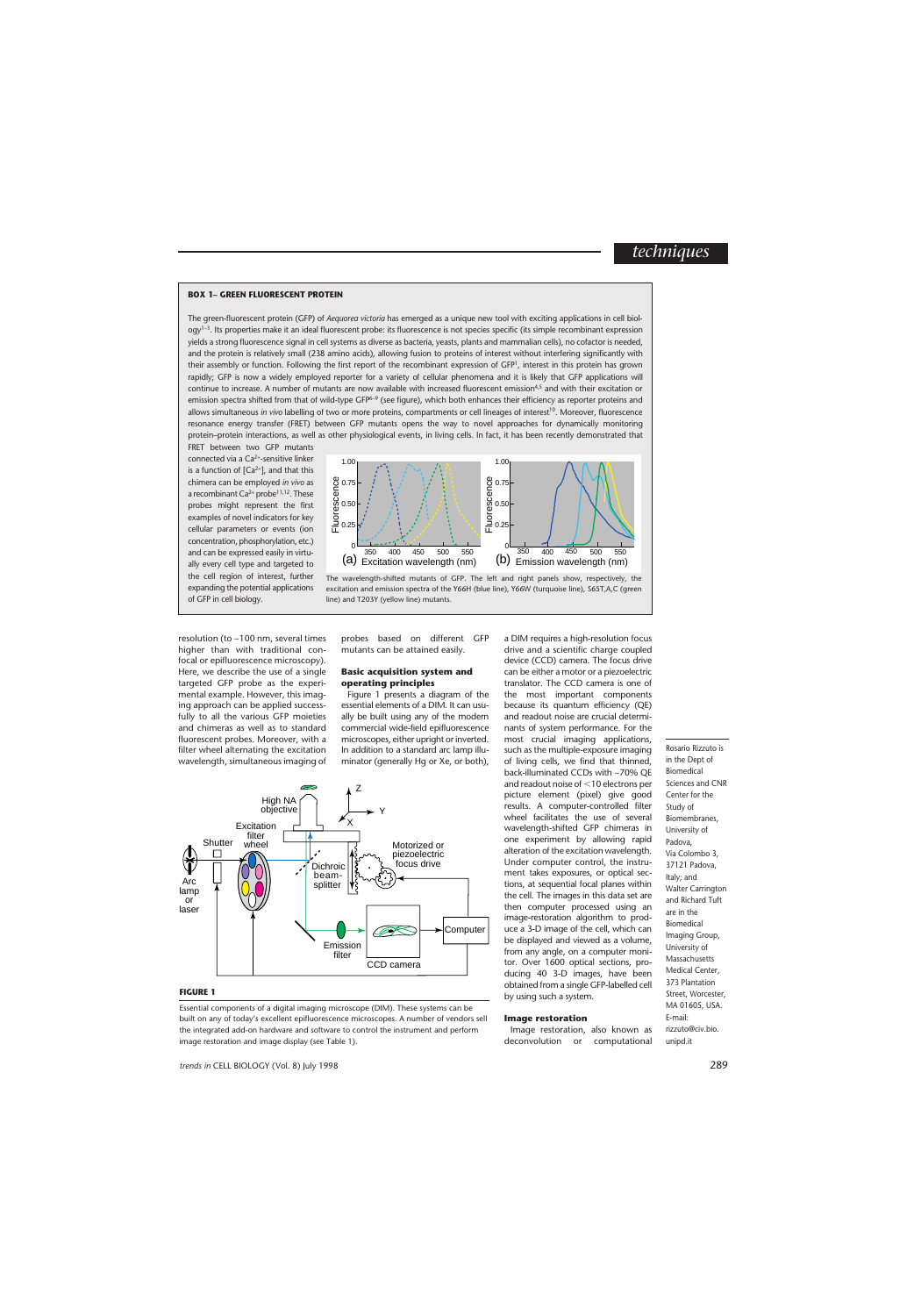

## **FIGURE 2**

Three-dimensional (3-D) image of mitochondria in a live cell, labelled with a specifically targeted green-fluorescent protein chimera (mtGFP)<sup>22</sup>. Bars, 1  $\mu$ m. (a) Set of optical sections of GFP fluorescence before processing. The objective lens used was a  $100\times$ NA 1.4 Planapo. The pixel size is 80 nm, and the spacing between the sections shown is 500 nm. The full data set consists of 21 optical sections at 250 nm, spaced from the top of the cell to the bottom. Note the substantial amount of out-of-focus light present as haze in the images. The data were collected on a custom-designed digital imaging microscope (DIM,) with wide-field 488-nm laser illumination and an experimental highspeed charge coupled device (CCD) camera. Optical sections were acquired with 20 msec exposure, with 10 msec between sections to shift focus. (b) Image restoration of the data in (a). The same pixel size and step size in the focus direction (z) were used in the calculations as in the data; all 21 optical sections at 250-nm spacing were used. Note that the out-of-focus light is substantially eliminated and resolution is increased. Image restoration was performed with software developed at UMASS Medical Center and licensed to Scanalytics, Inc. (c) 3-D projection of image restoration of data in (a) calculated on a finer grid. In this image restoration, the calculations were performed on a grid with 27-nm subpixels and 125-nm steps in Z (i.e. three times finer in the X–Y plane of focus and two times finer in Z than the sampling of the data). Software developed at UMASS Medical Center, not yet commercially available, was used for this restoration.

optical-sectioning microscopy, is a process that computes a high-resolution 3-D image of a cellular fluorescence distribution from three pieces of information:

- A 3-D image of the cell in the form of optical sections.
- A quantitative calibration of the spatial blurring of the microscope, generally in the form of a 3-D image

of a small fluorescent bead. This 'point spread function' (PSF) provides the information needed for a computer simulation of the 3-D imaging process.

• Constraints on the fluorescence distribution (e.g*.* fluorescence intensity must be non-negative).

Image restoration generates a 3-D fluorescence image of the sample that is quantitatively more accurate than the unprocessed data: out-offocus haze is removed, the resolution and contrast are increased, and quantitative fluorescence measurements are more accurate than with the unprocessed data. Several computationally intensive nonlinear iterative algorithms have been applied successfully to 3-D fluorescence imaging<sup>15–19</sup>. Algorithms can be designed to produce a fluorescence estimate whose simulated data match the measured data as well as possible. However, this approach magnifies any noise present in the measured data. Therefore, the most successful algorithms impose some smoothing on the fluorescence density, either explicitly or implicitly. The approach we use minimizes noise and errors by an explicit smoothing based on an extensive mathematical theory<sup>18,20</sup>. Our approach also differs from others in its model of the imaging process – as it considers the cell as a continuous object. Image data, on the other hand, are composed of a finite number of discrete pixels. This discrete data/continuous cell model allows reconstruction of the cell on a grid that is finer than the sampling grid of the data.

### **Example application**

The biological sample analysed in Figure 2 shows a clear example of the increase in image quality and resolution that can be obtained with this computational method. In the unprocessed image, Figure 2a, the pixels are 80 nm square. Restoration of these data with the same pixel size is shown in Figure 2b. Figure 2c shows what can be achieved with our most recent algorithm. It shows an image computed from the same data with subpixels smaller by a factor of three in the X–Y plane and two in the Z plane. This result could also be obtained by using greater magnification and finer focus steps, but, since the light would be spread out over 18 times as many pixels, 18 times the light exposure would be required to obtain the same signal : noise ratio. This flexibility can also be used to reduce the number of optical sections needed for live-cell imaging, thus reducing the light exposure<sup>18,20,21</sup>.

Resolution using this sub-pixel approach has been tested in several ways. In cells, it is possible to resolve branching microtubules when the two branches are separated by 112 nm (Ref. 18). In a recent experiment in which a very accurate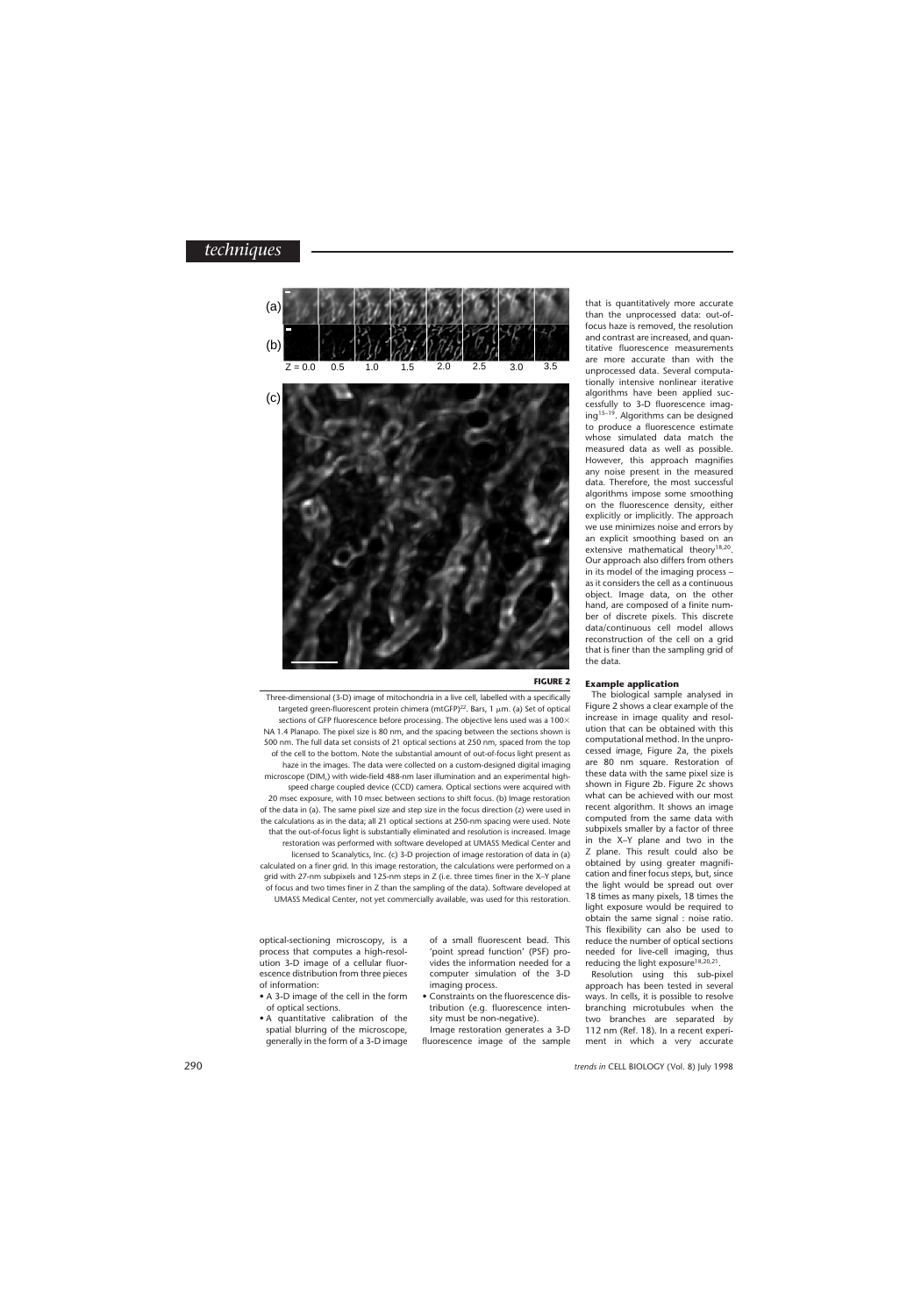### **TABLE 1 – EQUIPMENT PROVIDERS**

|                                           | <b>City</b>                    | <b>Web site</b>     |
|-------------------------------------------|--------------------------------|---------------------|
| <b>CCD camera manufacturers</b>           |                                |                     |
| <b>Photometrics</b>                       | Tucson, Arizona 85706, USA     | www.photomet.com    |
| Princeton Instruments                     | Trenton, New Jersey 08619, USA | www.prinst.com      |
| Software and integrated system suppliers  |                                |                     |
| <b>Applied Precision</b>                  | Issaquah, Washington, USA      | www.api.com         |
| AutoQuant Imaging                         | Watervliet, New York, USA      | www.aqi.com         |
| Improvision                               | Coventry, UK                   | www.improvision.com |
| Scanalytics                               | Fairfax, Virginia, USA         | www.scanalytics.com |
| Scientific Volume Imaging                 | Hilversum, Netherlands         | www.svi.nl          |
| Universal Imaging                         | Westchester, Pennsylvania, USA | www.imagel.com      |
| Vaytek                                    | Fairfield, Iowa, USA           | www.vaytek.com      |
| Abbreviation: CCD, charge coupled device. |                                |                     |

piezoelectric driver was used to move a fluorescent bead of diameter 40 nm, bead images separated by 100 nm were fully resolved – the two bright spots were separated by a black zero-intensity region. This

resolution is several-fold better than that achieved by confocal or widefield microscopy without image restoration. In addition, as can be seen in Figure 2a, the raw data contain a great deal of haze from out-

of-focus light. In the restored images, this haze has gone and contrast is much enhanced. The numerical accuracy of fluorescence quantification in the restored images is also much improved.

# **BOX 2 – DIM AND CONFOCAL MICROSCOPY**

The digital imaging microscope (DIM) is one of several approaches developed over the past 15 years to deal with the threedimensional nature of microscopic images and the problem of out-of-focus light (see Table 2). Laser scanning confocal microscopes<sup>13</sup> (LSCMs) optically reject out-of-focus light and provide instant viewing without image restoration, a computation that takes several minutes to many hours. LSCMs can also image simultaneously two (or more) emission wavelengths during a single image scan. In commercially available LSCMs, light losses in the scanning optics and the lower quantum efficiency of the photomultiplier detectors can result in LSCM collection efficiencies that are a factor of two to ten times lower than a DIM, leading to increased photobleaching. Furthermore, an LSCM image is created point by point as the laser beam is scanned throughout the sample volume and so can improperly reflect a cellular process that is changing rapidly compared with the time to scan the volume.

While both DIMs and LSCMs excite fluorescence throughout the whole depth of the sample at each plane of focus, the newer two-photon and multiple-photon LSCMs<sup>14</sup> excite a layer only one to several microns thick, considerably reducing photobleaching. The longer excitation wavelength of multiple-photon LSCMs also reduces photodamage. Both single and multiple-photon LSCMs provide superior contrast and resolution when imaging deep into thick specimens.

# **TABLE 2 – PROS AND CONS OF IMAGING TECHNIQUES DIM LSCM LSCM Two-photon Advantages** Low cost **Instant viewing** Instant viewing Instant viewing High acquisition speed Analysis of thick samples Analysis of thick samples Reduced photobleaching and **Reduced photobleaching** and **Reduced photobleaching** photodamage and photodamage and photodamage and photodamage and photodamage and photodamage and photodamage and photodamage  $\alpha$ **Disadvantages** Requires accurate PSF **High photobleaching and photodamage** Limited number of excitation wavelengths Heavy computation **Limited number of excitation wavelengths** High cost Off-line analysis and viewing Fluorescence saturation Fluorescence saturation Abbreviations: DIM, digital imaging microscope; LSCM, laser scanning confocal microscope; PSF, point spread function.

### Acknowledgements

This article is dedicated to the memory of the late Fred Fay, an innovative scientist and a dear friend, who pioneered the approach described in this contribution. The experimental work was supported by funds from 'Telethon' (project n. 850), the 'Biomed' programme of the European Union, the Italian University Ministry, NATO and the British Research Council to R. R., and by grants from the National Science Foundation (DBI-9200027, DBI-9724611) and the NIH (HL14523, HL47530, RR09799-01A2) to W. C. and R. A. T.